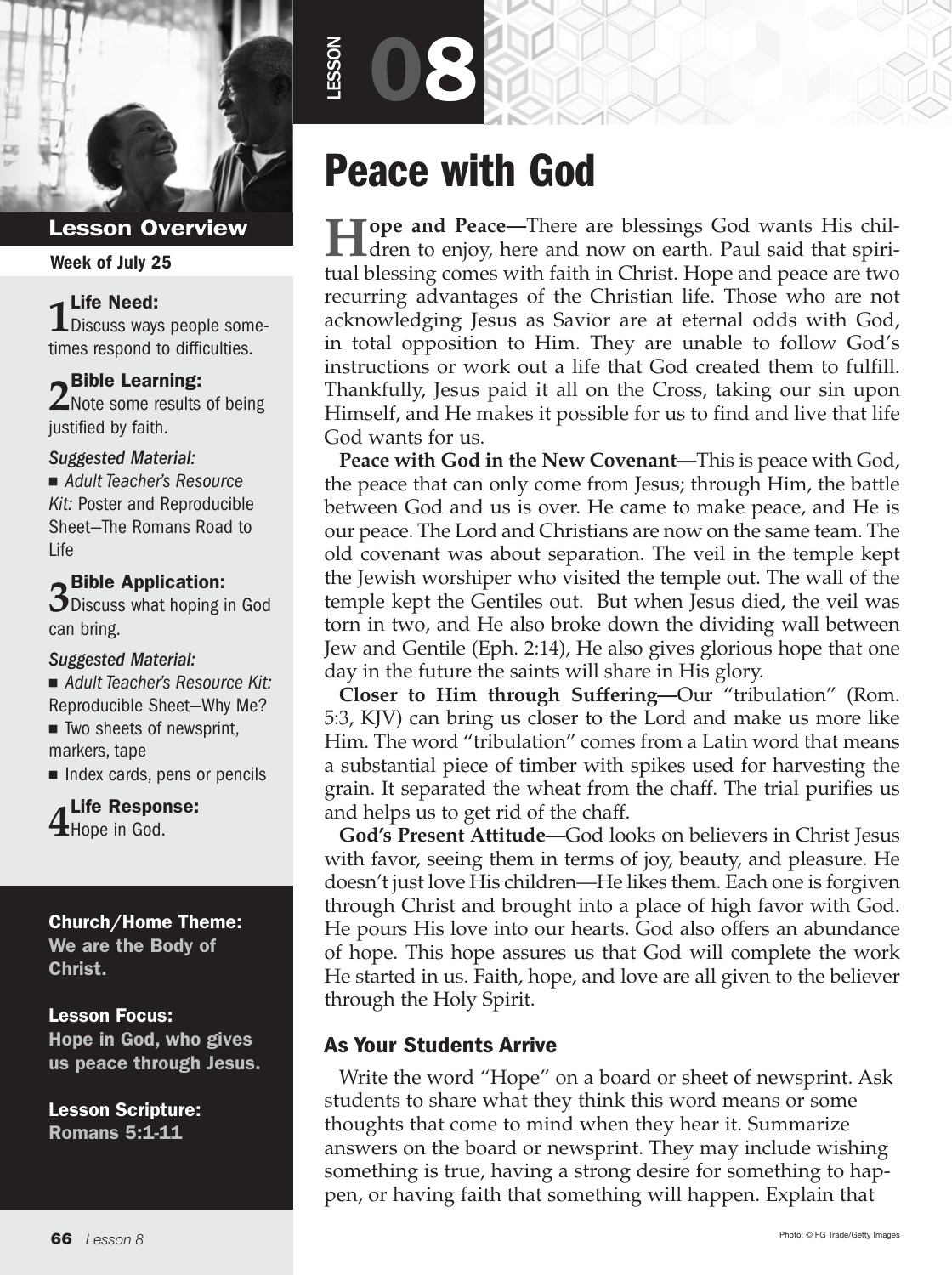today's lesson will focus on what hope means from a biblical perspective and how hoping in the right thing can bring about peace.

#### *Link to Last Week*

Some of your students may want to share how having an unwavering faith helped them this past week.



Discuss ways people sometimes respond to difficulties.

Lesson 8 · July 25 · Page 54

## **Peace with God**

re you still there?" yelled Mercedes. "Yes," Corey said calmly.

He had been holding the phone for the last 10 minutes listening to his ex-girlfriend talk about how she needed him to jump into the middle of what sounded like a lot of confusion. Corey hadn't spoken to Mercedes since reestablishing his relationship with Christ—over a year ago.

Corey had invited Mercedes to various women activities at his church, but she had said she was not interested in the "religion thing."

"But if that's what you feel you need, that's fine," Mercedes had said. "I want to live my life and have fun."

The problem with "fun," Corey knew, is that it would always run its course. So now, Mercedes was asking him about funds to help bail out her first cousin from jail, and her needing a place to stay to "get off the radar and lay low for a few weeks."

"I can't personally help you with any of that, Mercedes," said Corey. He did give her a number for a bail bondsman.

After Corey ended the call, he prayed that Mercedes would be driven to seek the Lord. He also thanked God for the peace he had found in Him. Corey was grateful for his salvation, which gave him peace with God—which he wouldn't change for the world!

1. *What are some ways that people respond when experiencing a loss or an unexpected difficulty?*

2. *How can one's perspective on life affect how they respond to circumstances they find challenging?*

3. *Why can placing our hope in God be of help with facing difficulties?*

**LESSON FOCUS: Hope in God, who gives us peace through Jesus.**

Comprehensive Bible Study Student Book Reduction Read the opening story in the student book, then divide the class into small groups and ask students to discuss their responses to **Questions 1, 2, and 3.**

> Regarding Question 1, people sometimes blame God or say, "Why me?"; sometimes they fall into despair; sometimes they abandon hope that they will experience anything good in this life; sometimes they become emotionally paralyzed or socially isolated; sometimes they respond by moving on, by making the best of a bad situation, by reaching out to others who have faced similar trials, or by strengthening their relationship with God.

For Question 2, if the only things that provide hope are ourselves or our circumstances, we can easily fall into despair or a sense of hopelessness when things aren't going well. Seeing things from a more eternal perspective can result in being able to look beyond our current circumstances toward what God has in store for us in this life or the next.

Question 3 reminds us that God promises we will grow in faith and character if we trust in Him during times when we are suffering or have doubts about His love for us. Focusing on our eternal home rather than on our present circumstances can give us peace knowing that better times lay ahead as long as we continue to trust in God.

*LESSON FOCUS: Hope in God, who gives us peace through Jesus. Lesson 8* 67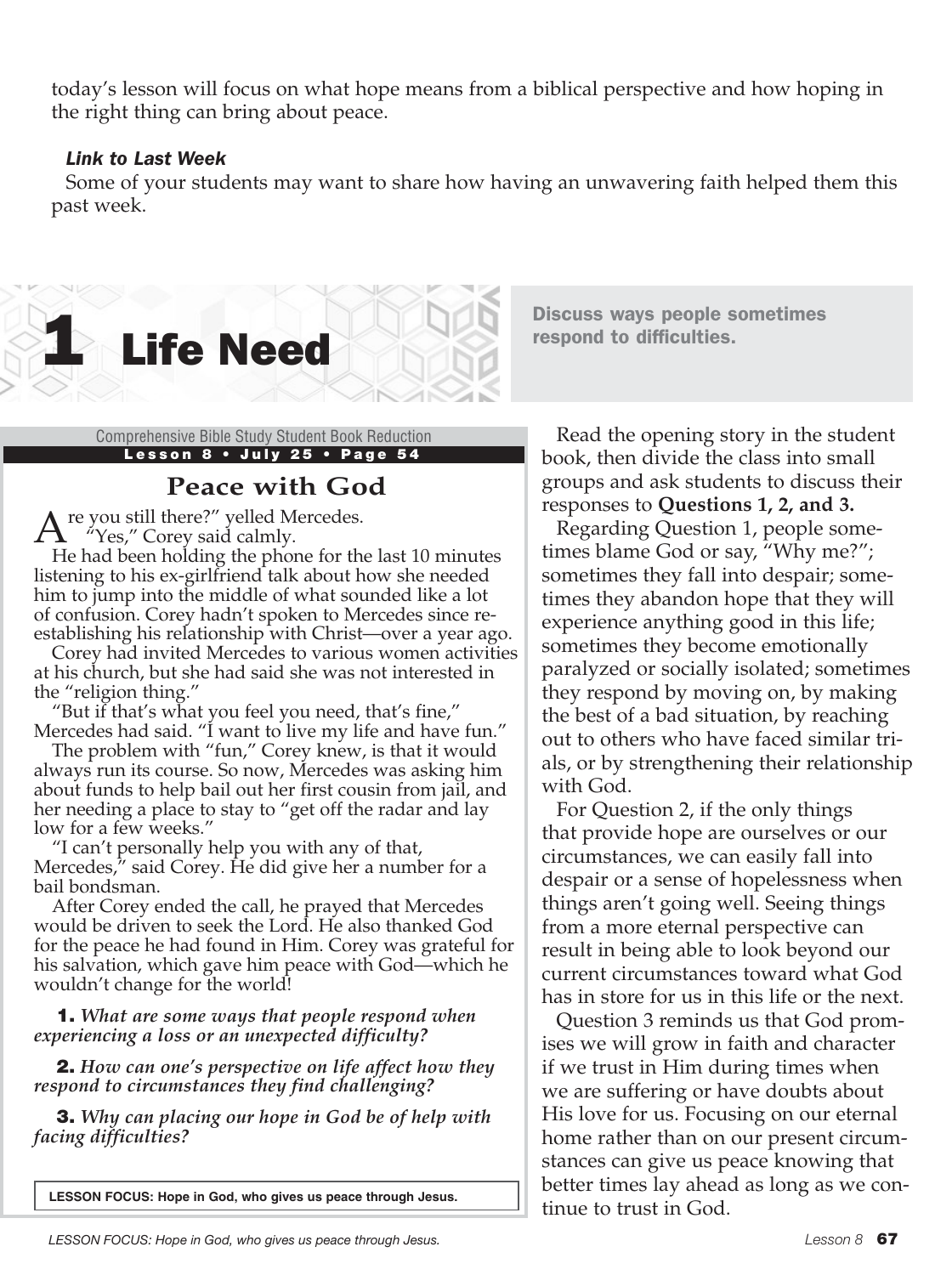Note some results of being justified by faith.





Paul explained that forgiveness is a gracebased proposition. We are saved by faith, not by works or self-effort.

This should result in peace, knowing our place in eternity is secure and that we will continue to grow in faith, even when suffering, as long as we continue to place our hope in God.

On the poster handout, read paragraph four and note on the poster the photo of the heel bone with a nail driven through it.

#### BIBLE EXTRA

#### *Eirene* Peace

The Greek word translated as peace in verse 1 is *eirene*. It means to be in a state of quietness or rest or to be undisturbed. Paul used the same word in Philippians 4:6-7 when he wrote, "Do not be anxious about anything, but in every situation, by prayer and petition, with thanksgiving, present your requests to God. And the peace of God, which transcends all understanding, will guard your hearts and your minds in Christ Jesus." The *Classic Amplified* version of this passage includes this expanded meaning of *eirene*: "That tranquil state of a soul assured of its salvation through Christ, and so fearing nothing from God and being content with its earthly lot of whatever sort that is."

Paul wrote in Romans 3 that the way to *eirene* peace was not experienced by Jews or Gentiles (vs. 17), who thought that the path to it was either through obedience to the law or by disregarding it. Paul maintained that a person "is justified by faith apart from the works of the law" (vs. 28). It is faith in Jesus and this faith alone that results in *eirene* peace.

#### EFFECTS OF JUSTIFICATION BY FAITH

Read Romans 5:1-5 and highlight these points: •Our justification is not the result of works or selfeffort. It is by the grace of God that we are forgiven; it is not something we deserve or have earned.

• We can be at peace knowing we are no longer at war with God and are accepted by Him without any conditions other than faith.

•We now have unencumbered access to God's

Week of July 25 • Page 55 Comprehensive Bible Study Student Book Reduction

## Effects of Justification by Faith

#### *Romans 5:1-5, KJV*

**1 Therefore being justified by faith, we have peace with God through our Lord Jesus Christ: 2 By whom also we have access by faith into this grace wherein we stand, and rejoice in hope of the glory of God. 3 And not only so, but we glory in tribulations also: knowing that tribulation worketh patience; 4 And patience, experience; and experience, hope: 5 And hope maketh not ashamed; because the love** 

**of God is shed abroad in our hearts by the Holy Ghost which is given unto us.**

*Romans 5:1-5, NIV*

**1 Therefore, since we have been justified through faith, we have peace with God through our Lord Jesus Christ, 2 through whom we have gained access by faith into this grace in which we now stand. And we boast in the hope of the glory of God. 3 Not only so, but we also glory in our sufferings, because we know that suffering produces perseverance; 4 perseverance, character; and character, hope. 5 And hope does not put us to shame, because God's love has been poured out into our hearts through the Holy Spirit, who has been given to us.**

In the previous chapters of Romans, Paul explained what it means to be justified by faith. He wrote that our relationship with God is not based on self-effort and that God forgives us without any preconditions. It is matter of grace, not our works.

In this passage, Paul noted some results of being justified in this fashion. One of them is being at peace with God. This means that we are no longer striving to be approved or loved by God. God accepts us without asking for anything in return except for trusting that having faith in what Jesus did to secure our redemption is sufficient. We can be at peace knowing that we don't have to do anything more to be accepted by Him.

A second effect of being justified by faith is knowing that we have unencumbered access to God's grace. Grace means receiving something we didn't earn. We don't deserve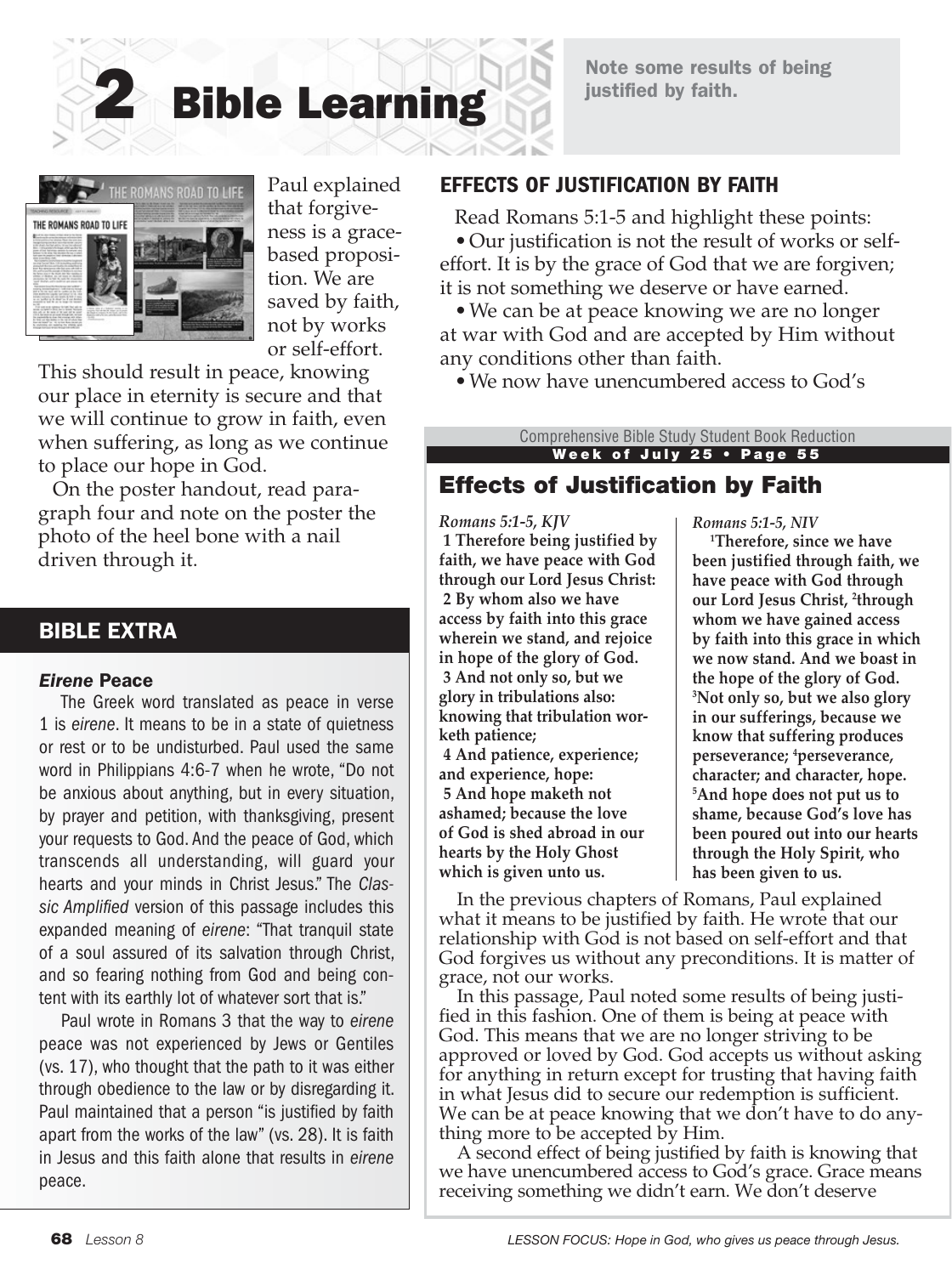

grace. This results in a confident assurance of sharing in God's glory.

•We can rejoice while suffering knowing that we will grow in character if we continue to trust in God.

## SUGGESTED ANSWER TO QUESTION 4

Our justification—the forgiveness for our sins—is not something we've earned. It didn't come about because we were good or because we did something to earn God's favor. It is a matter of grace or unmerited favor. Our redemption is not something we gained through self-effort but is the result of

#### Week of July 25 • Page 56 Comprehensive Bible Study Student Book Reduction

grace. What we deserve is judgement. God's forgiveness is entirely a grace-based proposition. It's not something we merit or work for. It is a free gift (Rom. 6:23).

A third effect of justification by faith is having hope in the glory of God. Hoping in this context does not mean wishing something were true. It is the confident assurance that something is true. Notice the chain in verses 3 and 4: suffering produces perseverance; perseverance produces character; and character, hope. Hence, a believer can have a joyful attitude in the midst of suffering because he or she can be certain it is not meaningless. Such pain can bear Christlike fruit, namely perseverance, character, and hope. Paul affirmed that hope does not disappoint us, because God has poured His love into our hearts. Such love enhances our hope because it does not hinge on circumstances.

A fourth effect of justification by faith is the assurance of growth in the midst of suffering. The world often sees difficulties and tragedies as reasons for despair. A Christian ought to see these as opportunities to increase in faith and character.

- 4. *What does it mean to be justified by faith?*
- 5. *What are some effects of being justified by faith?*

6. *What should a Christian's response to suffering be? What should it not be? Explain your answer.*

## When We Were Justified

*Romans 5:6-8, KJV*

**6 For when we were yet without strength, in due time Christ died for the ungodly.**

**7 For scarcely for a righteous man will one die: yet peradventure for a good man some would even dare to die.**

*Romans 5:6-8, NIV*

 **6You see, at just the right time, when we were still powerless, Christ died for the ungodly. 7 Very rarely will anyone die for a righteous person, though for a good person someone might possibly** 

putting our faith in the means God provided for our salvation: Jesus' death on a cross.

## BIBLE EXTRA

#### The Wages of Sin

Earlier in Romans, Paul wrote, "For all have sinned and fall short of the glory of God, and all are justified freely by his grace through the redemption that came by Christ Jesus" (Rom 3:23-24). All of us are undeserving of God's grace. But all of us are justified (forgiven) without any preconditions because of the tremendous love God has for us and the redemptive work of Christ. Paul noted that this is a free gift. He wrote, "For the wages of sin is death, but the gift of God is eternal life in Christ Jesus our Lord" (Rom. 6:23).

What Jesus did for us can be likened to exonerating a criminal who has been found guilty of some heinous evil and deserves nothing less than death for what he's done. Our sin is that bad in God's eyes. We deserve nothing short of death. Yet it was at the very time when we deserved the worst that Jesus showed His great love by stepping in and in effect saying, "I will take the punishment you deserve; I will die in your place."

## SUGGESTED ANSWER TO QUESTION 5

We are at peace knowing that God's love for us is unconditional and that we are forgiven in spite of the fact that we don't deserve it; we have complete access to God's grace, His unmerited favor; we have a confident assurance that we will share in the glory of God and that we will become like Him.

## SUGGESTED ANSWER TO QUESTION 6

Although gratitude can be hardest to feel when times of suffering come, we can rejoice in the midst of suffering knowing that if we persevere, that we will grow in faith and character.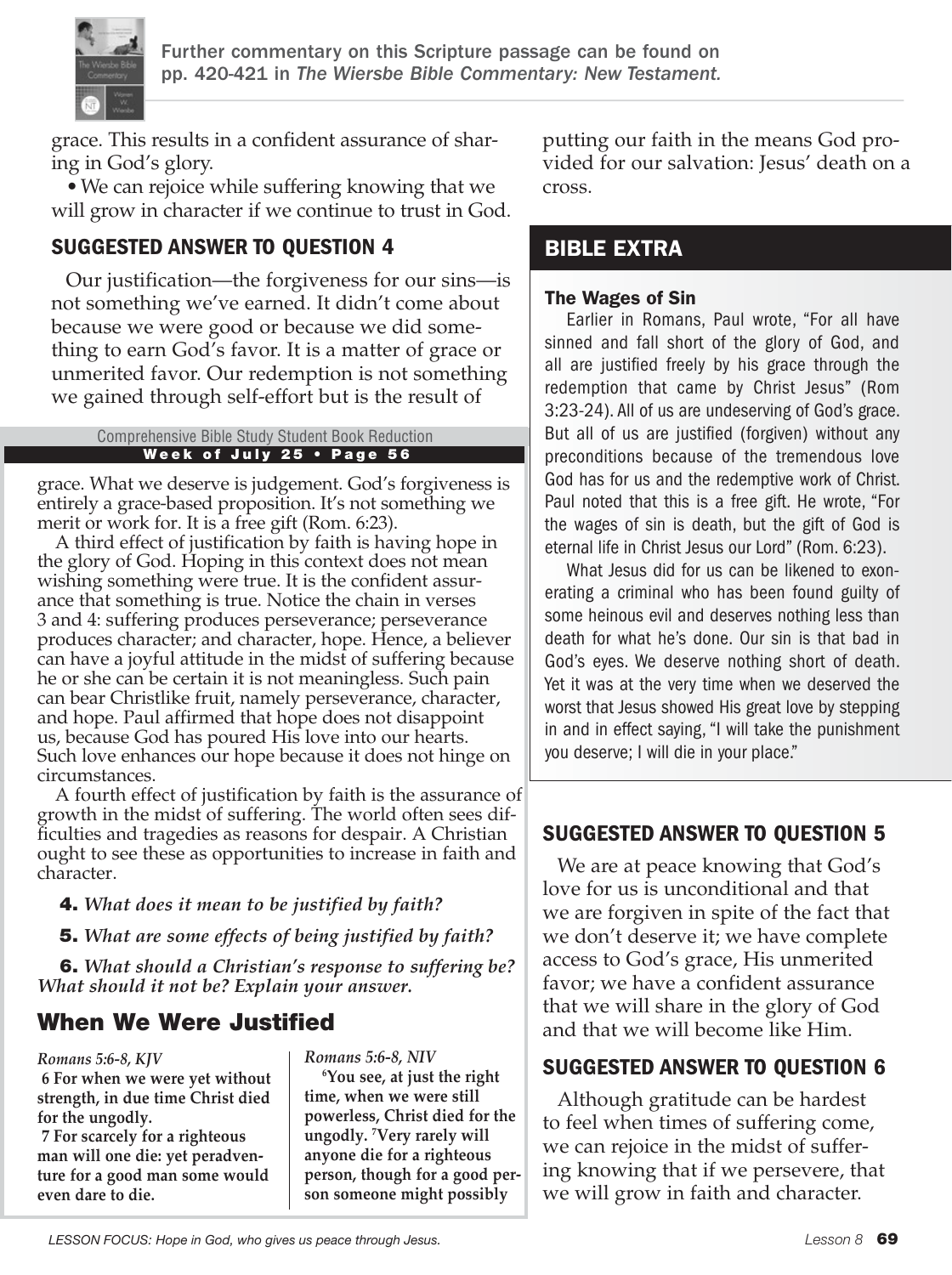We shouldn't respond with anguish or despair like those who have no hope but instead should respond with confidence knowing that the outcome will be good if we continue to trust in Jesus.

#### WHEN WE WERE JUSTIFIED

Read Romans 5:6-8, then note these key points:

•It was when we were at our worst and could do nothing to save ourselves that Jesus died for us.

•God doesn't require that we first have something worthwhile in us in order to be saved; He doesn't ask us to be good before He will save us.

•God demonstrated His great love for us by letting Jesus die for us when we least deserved to be loved and forgiven.

## BIBLE EXTRA

#### The Torn Curtain

The temple in Jerusalem and the tabernacle that preceded it were designed to separate the people from God. God is, after all, holy and they were not. They could, therefore, not come into God's presence under any circumstances. To remind them of this, God commanded that a thick curtain be hung to separate the holiest spot of the temple where God dwelled from the rest of the temple.

In the days of Jesus, it is believed that this curtain was 60 feet long, 30 feet wide, 6 inches thick, and may have weighed as much as six tons. The high priest was the only one allowed behind this curtain and he could do so only one day a year—on the day of atonement—after observing some strict requirements regarding the cleansing and sacrifices that must take place beforehand.

Paul mentioned three times in today's lesson text that Christ died for us: verses 6, 8, and 10. When Jesus gave up His last breath and died on the Cross, the curtain in the temple was miraculously torn in two from top to bottom (Matt. 27:50- 51). This symbolized in a dramatic way that Jesus had done all that was required to allow everyone equal and unencumbered access to God's presence.

## SUGGESTED ANSWER TO QUESTION 7

Although a person might be willing to sacrifice themselves for someone who is good, few if any would be willing to do so for someone who has nothing good in them. God demonstrated His great love for us by sending Jesus to die for us when we were "ungodly" (vs. 6) and "sinners" (vs. 8).

#### SUGGESTED ANSWER TO QUESTION 8

Paul said that we are "powerless" (vs. 6) to do anything to save ourselves. We cannot create any righteousness for ourselves; that is fruitless. Just trying to be good can result in our doubting that

> Week of July 25 • Page 57 Comprehensive Bible Study Student Book Reduction

**8 But God commendeth his love toward us, in that, while we were yet sinners, Christ died for us**

**dare to die. 8 But God demonstrates his own love for us in this: While we were still sinners, Christ died for us.**

One thing that should be encouraging and give us hope as we consider the effects of being justified by faith is knowing that Jesus died for us in spite of our inability to assist in the process. It was essentially when we were at our worst and couldn't do anything to save ourselves that Christ died for us. Christ came when we were "powerless" (vs. 6). Here, it points to those who are weak in terms of their ability to create any righteousness for themselves.

The contrast between the One who laid down His life and those for whom He died is stark. Such an act of selfsacrifice can only be motivated by unfathomable love, a love demonstrated when Christ laid down His life on our behalf. His death on the Cross illustrates the relentless and amazing pursuit of the wounder by the wounded.

In verse 7, "righteous" may refer to upright morals while "good" goes beyond this to genuinely good character. Of course, we were neither righteous nor good. God demonstrated His great love for us by sending Christ to die for us when there was nothing in us worthwhile.

7. *What is one evidence of God's great love for us?*

8. *In what ways can this be encouraging?*

## Where Our Hope Rests

*Romans 5:9-11, KJV* **9 Much more then, being now justified by his blood, we shall be saved from wrath through him.**

**10 For if, when we were enemies, we were reconciled to God by the death of his Son,** 

*Romans 5:9-11, NIV*

 **9Since we have now been justified by his blood, how much more shall we be saved from God's wrath through him! 10For if, while we were God's enemies, we were reconciled to him through the death of his Son,**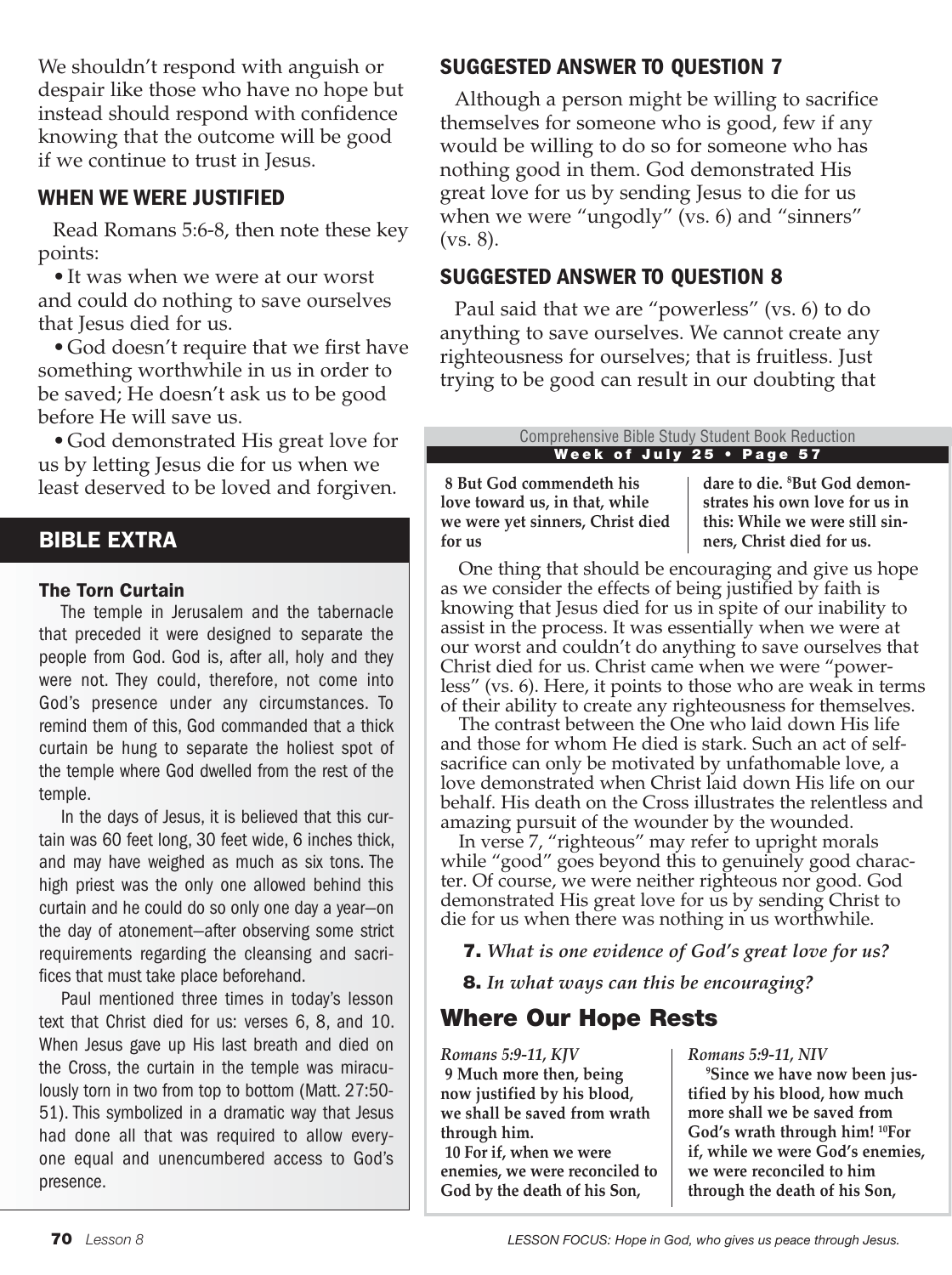we are good enough for God or we can feel that we haven't done enough to earn His reward.

## WHERE OUR HOPE RESTS

Read Romans 5:9-11, then highlight the following: •Another effect of being justified by faith is knowing that we are no longer subject to God's wrath. This too is a result of His grace. It is not something we've earned.

•We are no longer alienated or estranged from God. Those who have accepted God's gift of reconciliation through justification by faith are now His friends rather than His enemies.

•Looking at our lesson text, Romans 5:1-11, as a whole, we see that we will be at peace knowing

#### Week of July 25 • Page 58 Comprehensive Bible Study Student Book Reduction

**much more, being reconciled, we shall be saved by his life. 11 And not only so, but we also joy in God through our Lord Jesus Christ, by whom we have now received the atonement.**

**how much more, having been reconciled, shall we be saved through his life! 11Not only is this so, but we also boast in God through our Lord Jesus Christ, through whom we have now received reconciliation.**

Another effect of being justified by faith is knowing that we will not experience God's wrath. This too is a result of grace. It is not something we've obtained by being good. It is grace that saved us. And it is this same grace that protects us from God's wrath. The only thing we have a right to boast about in this respect is that God redeemed us in spite of our inability to do anything to deserve it.

One additional effect of faith-based justification is being reconciled to God. In our pre-faith days, we were alienated from God. We were considered enemies of Him. We did nothing to change this except to trust in the mechanism God provided to make His enemies into friends. Once we were estranged from Him. But now, because of what Jesus accomplished by dying on our behalf, we are reconciled to God and are no longer separated from Him.

We didn't earn God's love. We don't deserve it. But because of Jesus' death we no longer have to wrestle with doubts regarding our relationship with God. That's because it is based entirely on grace and not on self-effort. God accepts us without pre-conditions other than having faith in Jesus and what He accomplished when He died on a cross to secure our redemption.

Because our hope is in God, we have peace knowing that our place in eternity is assured and that our current struggles, though painful for the moment, will result in proven character as long as we continue to trust in Jesus.

9. *What are some additional effects of being justified by faith?*

10. *What is the sum result of our lesson text, Romans 5:1-11?*

that our place in eternity is secure and that we will grow in faith and character in this life as long as we continue to trust in Jesus.

## SUGGESTED ANSWER TO QUESTION 9

We are no longer subject to God's wrath. This too is a matter of grace. It is not something we deserve or have earned. We are also reconciled to God. At one time we were separated from God, estranged from Him. But now that we have accepted God's gift of reconciliation through justification by faith, we are His friends rather than His enemies.

## SUGGESTED ANSWER TO QUESTION 10

We see that because we have been justified through faith, we have peace with God. We don't have to strive to earn God's favor. That's because our assurance of salvation and having a right relationship with God is no longer based on ourselves and how good we are. It is tied solely to His character and what He is accomplishing in and through us. We can respond to trials and suffering with hope knowing that we will grow in faith and character as long as we continue to trust in Jesus.

## WINDOW ON THE WORD

#### *Access to God*

*The writer of Hebrews wrote this regarding the effects of the "torn curtain" and that because of this that we now have complete and unencumbered access to God: "Therefore, brothers and sisters, since we have confidence to enter the Most Holy Place by the blood of Jesus, by a new and living way opened for us through the curtain, that is, his body, and since we have a great priest over the house of God, let us draw near to God with a sincere heart and with the full assurance that faith brings, having our hearts sprinkled to cleanse us from a guilty conscience and having our bodies washed with pure water. Let us hold unswervingly to the hope we profess, for he who promised is faithful" (Heb. 10:19-23).*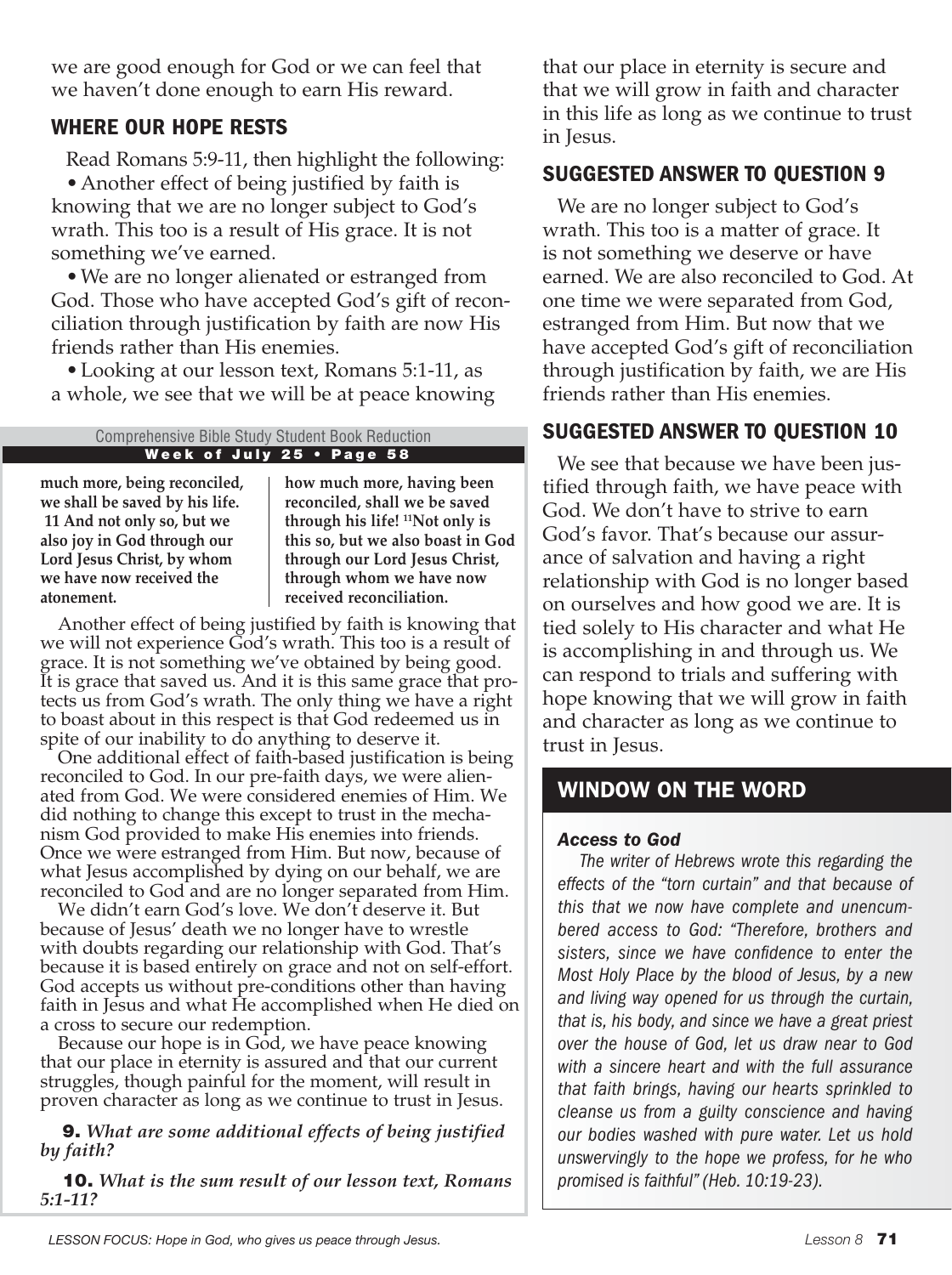

Discuss what hoping in God can bring.

 Photocopy the page and give instructions to each group. Give two sheets of newsprint to the group doing the acrostic. Give index cards and pens or pencils to the group doing the personal reflection. Make copies of the handout from the Resource Kit for the group using it.

| <b>BEACHING RESOURCE</b>                                                                                                                                                                                                                                                                                                                                                                                                                                                                                                                                                                                                                                                                                                                                                                                                                                                                                                                                                                                                                        |    | AG178                                                     |  |
|-------------------------------------------------------------------------------------------------------------------------------------------------------------------------------------------------------------------------------------------------------------------------------------------------------------------------------------------------------------------------------------------------------------------------------------------------------------------------------------------------------------------------------------------------------------------------------------------------------------------------------------------------------------------------------------------------------------------------------------------------------------------------------------------------------------------------------------------------------------------------------------------------------------------------------------------------------------------------------------------------------------------------------------------------|----|-----------------------------------------------------------|--|
| A Driver                                                                                                                                                                                                                                                                                                                                                                                                                                                                                                                                                                                                                                                                                                                                                                                                                                                                                                                                                                                                                                        |    |                                                           |  |
| Why Me?                                                                                                                                                                                                                                                                                                                                                                                                                                                                                                                                                                                                                                                                                                                                                                                                                                                                                                                                                                                                                                         |    |                                                           |  |
| Their collate successful for an operation of an children defiliance.<br>through the state that constrains well-known.                                                                                                                                                                                                                                                                                                                                                                                                                                                                                                                                                                                                                                                                                                                                                                                                                                                                                                                           |    |                                                           |  |
| Loss of manufacturers that for the Angle Philadelphia<br>man.<br>Bradle condition is a did of security                                                                                                                                                                                                                                                                                                                                                                                                                                                                                                                                                                                                                                                                                                                                                                                                                                                                                                                                          |    |                                                           |  |
| This is built affect allowing the annual interest and a children report on<br>the cases wants must be a not substitute or chose when the first to do not been fixed.<br>for any future transport to the control of the rest of the case of the control of the control of the<br>referred and the completing titings with their grant and that throp recepts<br>to comme, crystal floor transition on applier that the ten and an offer of the<br>should all that with an air time to see that a no those trip between this but a<br>heat and first range in simul-<br>Warrend in the Affins the Automobile Material and the Automobile West State<br>contradictor no edi pose in balo antichemie in the entre of cash abor per-<br>seven and summarize terms from Newtown after all that any chance a streams of<br>process constructions that after them be to state for an dealer permitting provided as<br>continued the continue of the person and the motive that a part is that<br>Fix ties as Trace is the car will find could in court. |    |                                                           |  |
| The world Boots editor                                                                                                                                                                                                                                                                                                                                                                                                                                                                                                                                                                                                                                                                                                                                                                                                                                                                                                                                                                                                                          |    |                                                           |  |
| Who are sense to do analyze a general of the costs for their collection of angle<br>in Northeaster AND                                                                                                                                                                                                                                                                                                                                                                                                                                                                                                                                                                                                                                                                                                                                                                                                                                                                                                                                          |    |                                                           |  |
| We have a second case on a country concerns and a surface it to depart                                                                                                                                                                                                                                                                                                                                                                                                                                                                                                                                                                                                                                                                                                                                                                                                                                                                                                                                                                          |    |                                                           |  |
| What is seen today provide car capital three?<br>٠                                                                                                                                                                                                                                                                                                                                                                                                                                                                                                                                                                                                                                                                                                                                                                                                                                                                                                                                                                                              |    |                                                           |  |
| the service is contract to the first<br>the four time being a detect-                                                                                                                                                                                                                                                                                                                                                                                                                                                                                                                                                                                                                                                                                                                                                                                                                                                                                                                                                                           | n. | <b>Security Contact</b><br>and and control of the company |  |
| 420 A.W                                                                                                                                                                                                                                                                                                                                                                                                                                                                                                                                                                                                                                                                                                                                                                                                                                                                                                                                                                                                                                         |    |                                                           |  |
|                                                                                                                                                                                                                                                                                                                                                                                                                                                                                                                                                                                                                                                                                                                                                                                                                                                                                                                                                                                                                                                 |    |                                                           |  |
|                                                                                                                                                                                                                                                                                                                                                                                                                                                                                                                                                                                                                                                                                                                                                                                                                                                                                                                                                                                                                                                 |    |                                                           |  |
| \$1,000 Mill Lowell & A. All St.                                                                                                                                                                                                                                                                                                                                                                                                                                                                                                                                                                                                                                                                                                                                                                                                                                                                                                                                                                                                                |    | --                                                        |  |

#### Handout: 'Why Me?'

Read the handout and respond to the questions at the end.

## GROUP ACTIVITIES

#### Discussion Group

Read "Quit Striving" in the student book and respond to Questions 11, 12, and 13. Forgetting that our relationship with God is grace-based and is not the result of works or self-effort can sometimes result in doubts about His continued love for us. Peace comes when we hope and trust in Him in all our circumstances, including those times when we harbor doubts about His love for us.

#### Hope and Peace Acrostic

On a sheet of newsprint, write out some words or phrases beginning with the letters in the word "HOPE" that describe some things you are confident about (or should be) regarding your relationship with God. On a second sheet write out some words or phrases beginning with the letters from the word "PEACE" that describe what this does or should result in. Discuss how what's on the first list can contribute to what's on the second.

#### Personal Reflection

On an index card, write out your response to the following: Regarding my relationship with God, I have hope (a confident assurance of) \_\_\_\_\_\_\_\_\_\_\_\_\_\_\_\_\_\_\_\_\_. This results in \_\_\_\_\_\_\_\_\_\_\_\_\_\_\_\_\_\_\_\_ knowing that \_\_\_\_\_\_\_\_\_\_\_\_\_\_\_\_\_\_\_\_\_\_. Share your responses with the other members of your group.

Comprehensive Bible Study Student Book Reduction Week of July 25 • Page 59

## Quit Striving

I don't struggle with accepting that I have been saved by faith and not by works. I believe that I didn't deserve to be forgiven but that God did so anyway. What I do struggle with is being at peace with God in my daily life. I sometimes fear that I will lose God's favor if I don't continue to do what is right and good in His eyes or that I will do something wrong that will result in experiencing His wrath.

Some of this fear comes from recognizing that God hates sin and that if I continue to sin there will be consequences. But forfeiting God's love is not one of them. My salvation came about as a result of faith alone. It was not something I earned. Knowing this ought to result in continued confidence that nothing will ever separate me from God's love.

Sometimes being at peace about this seems to be elusive. I know I ought to quit striving to earn God's favor and to instead accept that God loves me just as I am. But for some reason I continue to wrestle with doubts about this, wondering if there's enough good in me to avoid falling away from His grace, thinking that I perhaps need to do more or do something else if I want God to continue to love me.

When I have doubts like this, it's usually because I've forgotten that the grace I experienced when I first put my trust in Jesus is the same grace that sustains me in my relationship with Him today. Peace comes when I quit striving to do what I think is required to earn God's love and instead rest my hope on the truth that He loves me unconditionally and asks for nothing in return except for faith.

11. *Do you sometimes have doubts that God continues to love and accept you unconditionally? Explain your answer.*

12. *How can remembering that you have been justified by faith be of help as you struggle with this?*

13. *What else do you need to remember if you want to be at peace regarding your relationship with God?*